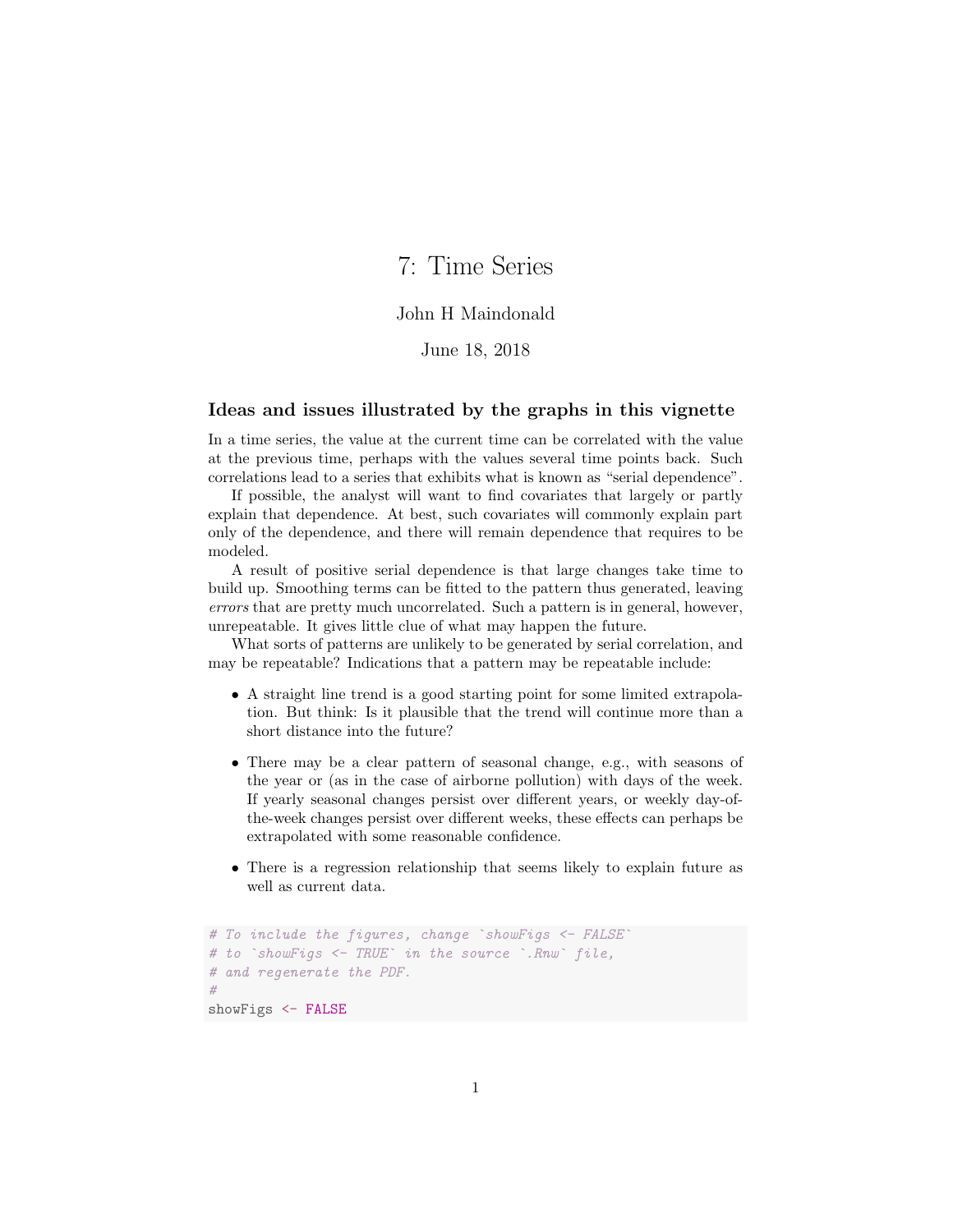### 1 Code for the figures

```
fig7.1 \leftarrow function(){
Erie <- greatLakes[,"Erie"]
plot(Erie, xlab="",
     ylab="Level (m)")
}
```

```
fig7.2 \leftarrow function(){
   Erie <- greatLakes[,"Erie"]
    opar \leq par(\text{oma} = c(0, 0, 4, 0))lag.plot(Erie, lags=3,
             do.lines=FALSE,
             layout=c(2,3), main="")
    mtext(side=3, line=3, adj=-0.155,
          "A: Lag plots, for lags 1, 2 and 3 respectively", cex=1)
    par(fig=c(0,1,0,0.6), new=TRUE)
    par(mar=c(2.75, 3.1, 3.6, 1.6))
    acf(Erie, main="", xlab="")
    mtext(side=3, line=0.5, "B: Autocorrelation estimates at successive lags",
          adj=-0.35, cex=1)mtext(side=1, line=1.75, "Lag", cex=1)
    par(fige(c(0,1,0,1))par(opar)
}
```

```
fig7.3 \leftarrow function(){
   Erie <- greatLakes[,"Erie"]
    df <- data.frame(height=as.vector(Erie), year=time(Erie))
    obj <- gam(height ~ s(year), data=df)
    plot(obj, shift=mean(df$height), residuals=T, pch=1, xlab="")
}
```

```
fig7.4 \leftarrow function(){
   if(!require(forecast))return("Package 'forecast' must be installed")
    Erie <- greatLakes[,"Erie"]
   assign('Erie', Erie, pos=1)
    erie.ar <- ar(Erie)
    plot(forecast(erie.ar, h=15), ylab="Lake level (m)")
}
```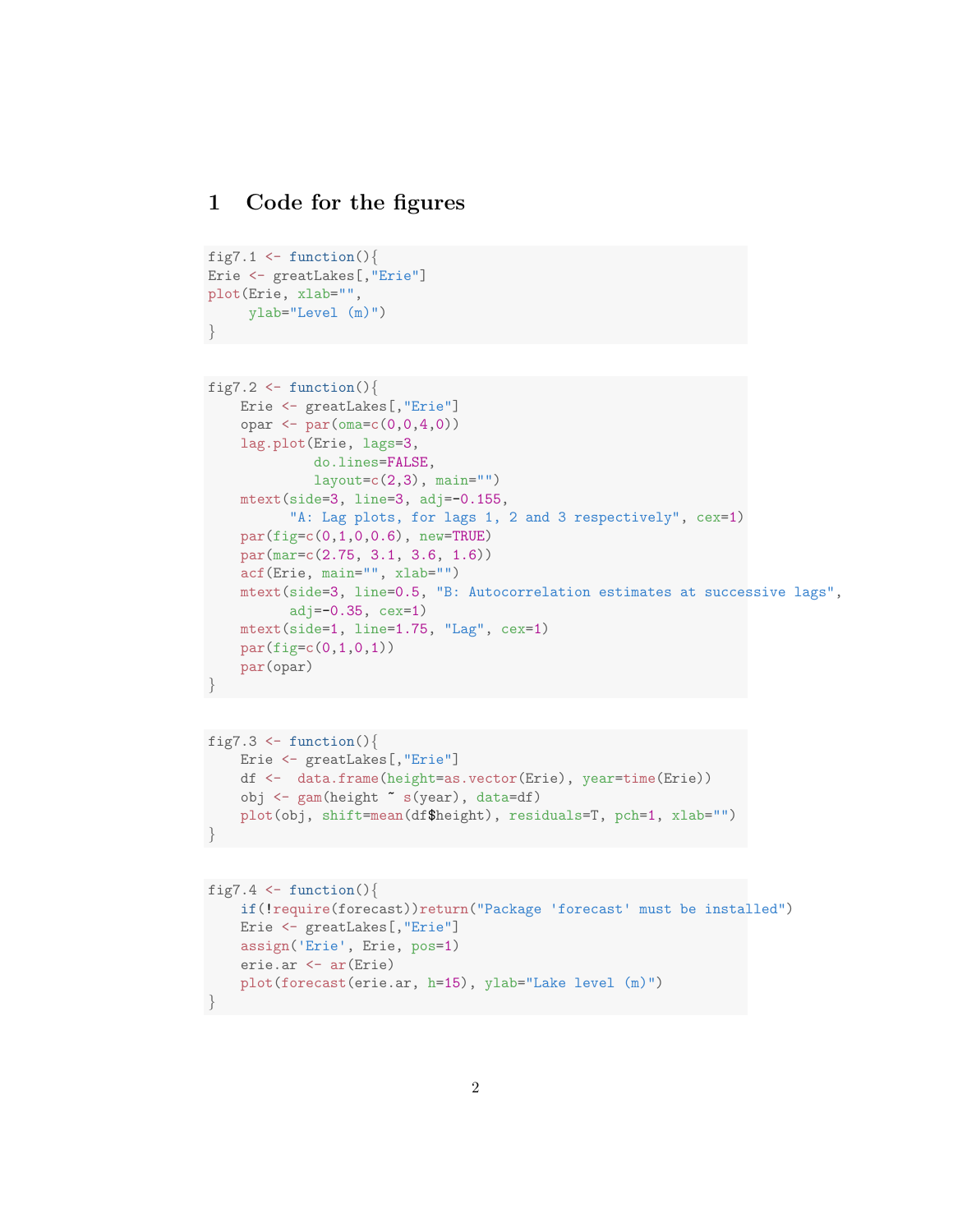```
fig7.5 <- function(mf=3,nf=2){
    opar <- par(mfrow=c(mf,nf), mar=c(0.25, 4.1, 0.25, 1.1))
    npanel <- mf*nf
    for(i in 1:npanel)\{df \leq data.frame(x=1:200, y=arima.sim(list(ar=0.7), n=200))df.gam <- \text{gam}(y \text{ s}(x), \text{ data=df})plot(df.gam, residuals=TRUE)
    }
    par(opar)
}
```

```
fig7.6 \leftarrow function(){
    mdbRain.gam <- gam(mdbRain ~ s(Year) + s(SOI), data=bomregions2012)
    plot(mdbRain.gam, residuals=TRUE, se=2, pch=1, cex=0.5, select=1)
    plot(mdbRain.gam, residuals=TRUE, se=2, pch=1, cex=0.5, select=2)
}
```
## 2 Show the Figures

```
pkgs <- c("DAAG","mgcv","splines","forecast")
z <- sapply(pkgs, require, character.only=TRUE, warn.conflicts=FALSE)
if(any(!z))notAvail <- paste(names(z)[!z], collapse=", ")
  print(paste("The following packages require to be installed:", notAvail))
}
```

```
fig7.1()
```
fig7.2()

fig7.3()

fig7.4()

fig7.5()